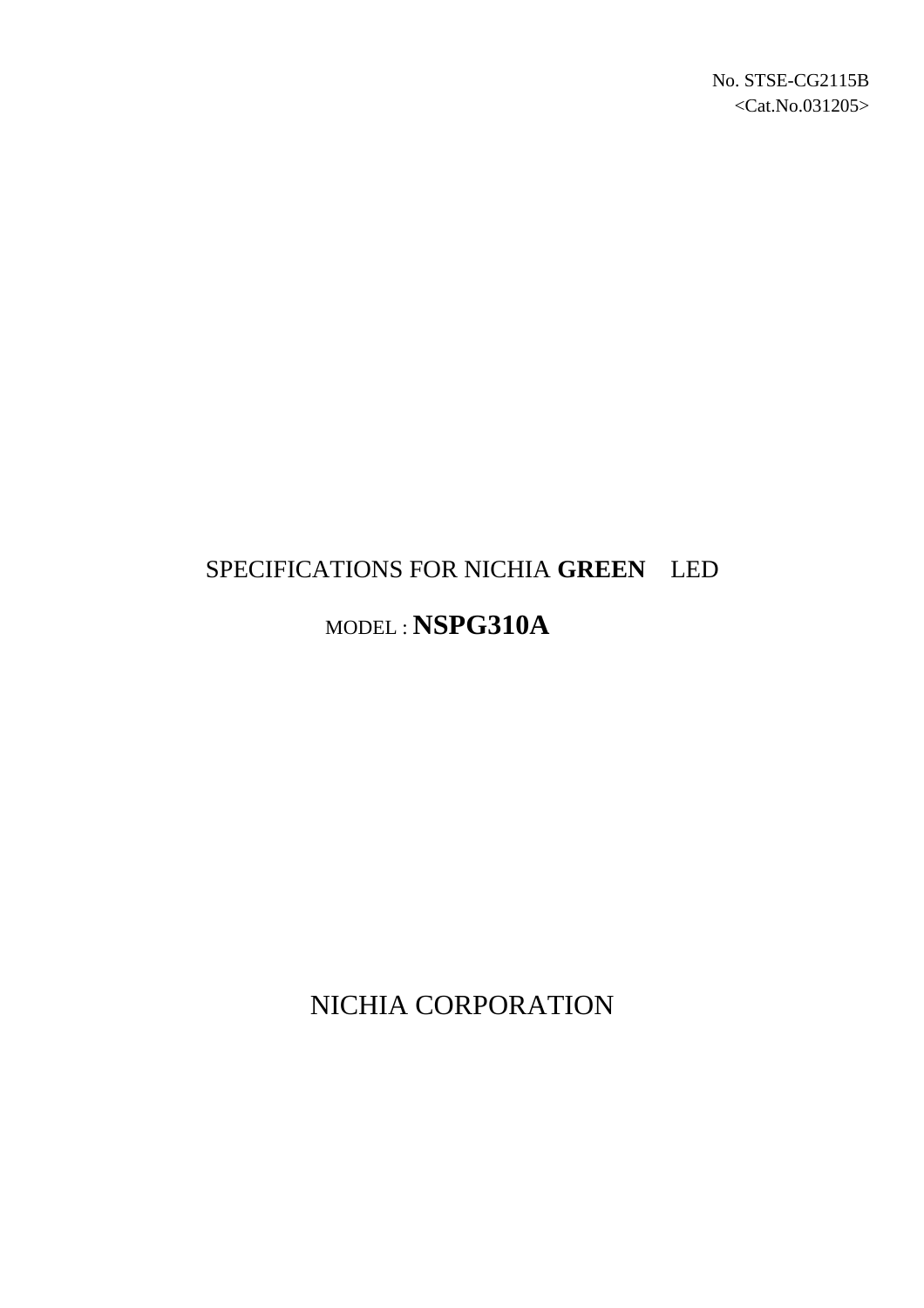#### 1.SPECIFICATIONS

| (1) Absolute Maximum Ratings |                  |                                | $(Ta=25^{\circ}C)$ |
|------------------------------|------------------|--------------------------------|--------------------|
| Item                         | Symbol           | <b>Absolute Maximum Rating</b> | Unit               |
| <b>Forward Current</b>       | IF               | 30                             | mA                 |
| <b>Pulse Forward Current</b> | <b>IFP</b>       | 100                            | mA                 |
| Reverse Voltage              | <b>VR</b>        |                                |                    |
| <b>Power Dissipation</b>     | P <sub>D</sub>   | 120                            | mW                 |
| <b>Operating Temperature</b> | Topr             | $-30 - + 85$                   | $\rm ^{\circ}C$    |
| <b>Storage Temperature</b>   | T <sub>stg</sub> | $-40 \sim +100$                | $\rm ^{\circ}C$    |
| <b>Soldering Temperature</b> | Tsld             | $265^{\circ}$ C for 10sec.     |                    |

IFP Conditions : Pulse Width  $\leq$  10msec. and Duty  $\leq$  1/10

#### (2) Initial Electrical/Optical Characteristics (Ta=25°C)

| Item                   |        | Symbol    | Condition      | Min. | Typ.            | Max. | Unit    |
|------------------------|--------|-----------|----------------|------|-----------------|------|---------|
| <b>Forward Voltage</b> |        | $\rm V_F$ | $IF=20$ [mA]   |      | 3.5             | 4.0  |         |
| <b>Reverse Current</b> |        | IR        | $V_{R} = 5[V]$ |      | $\qquad \qquad$ | 50   | $\mu A$ |
|                        | Rank T | Iv        | $IF=20$ [mA]   | 4600 | 5500            | 6600 | mcd     |
| Luminous Intensity     | Rank S | Iv        | $IF = 20$ [mA] | 3300 | 3900            | 4600 | mcd     |
|                        | Rank R | Iv        | $IF = 20$ [mA] | 2300 | 2750            | 3300 | mcd     |

 $*$  Luminous Intensity Measurement allowance is  $\pm$  10%.

| <b>Color Ranks</b> |  |  |  |  |
|--------------------|--|--|--|--|
|--------------------|--|--|--|--|

 $(IF=20mA, Ta=25°C)$ 

|                           | Rank G |      |      |      |                   |                                                                 | Rank H     |      |      |
|---------------------------|--------|------|------|------|-------------------|-----------------------------------------------------------------|------------|------|------|
| $\mathbf{v}$<br>$\Lambda$ | 0.14   | 0.14 | 0.22 | 0.22 | $\mathbf{v}$<br>A | $\bigcap$ 0.1<br>$\mathsf{U} \cdot \mathsf{L} \cdot \mathsf{L}$ | $\rm 0.21$ | 0.28 | 0.28 |
| <b>Y</b> T                | 0.64   | 0.74 | 0.74 | 0.64 |                   | 0.65                                                            | 0.73       | 0.73 | 0.65 |

 $*$  Color Coordinates Measurement allowance is  $\pm$  0.01.

 ! One delivery will include up to two color ranks and three luminous intensity ranks of the products. The quantity-ratio of the ranks is decided by Nichia.

# 2.TYPICAL INITIAL OPTICAL/ELECTRICAL CHARACTERISTICS Please refer to figure's page.

#### 3.OUTLINE DIMENSIONS AND MATERIALS

Please refer to figure's page.

| Material as follows ; | $Resin(Mold)$ : Epoxy Resin         |  |  |  |
|-----------------------|-------------------------------------|--|--|--|
|                       | Leadframe : Ag plating Copper Alloy |  |  |  |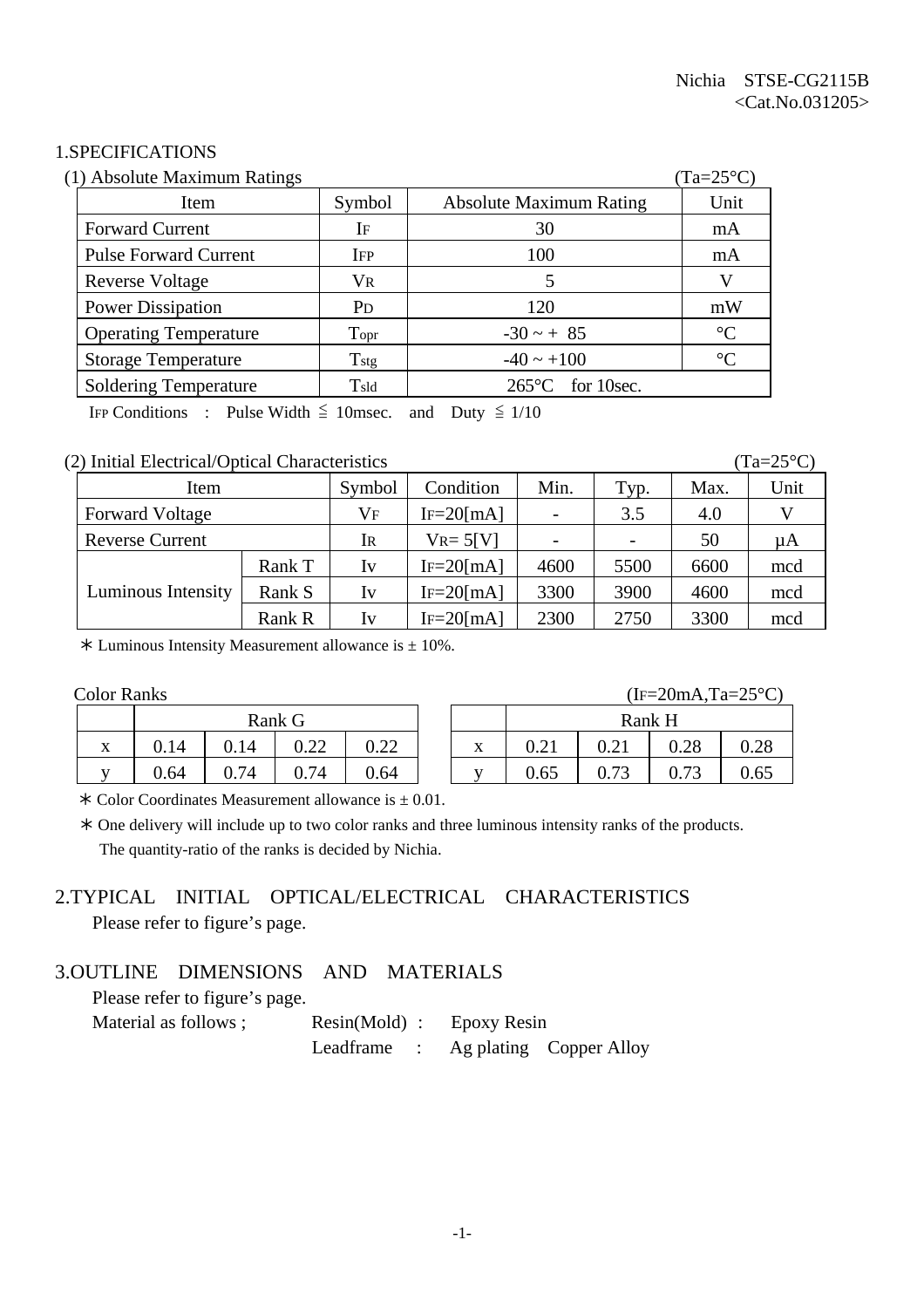# 4.PACKAGING

· The LEDs are packed in cardboard boxes after packaging in anti-electrostatic bags. Please refer to figure's page.

The label on the minimum packing unit shows ; Part Number, Lot Number, Ranking, Quantity

· In order to protect the LEDs from mechanical shock, we pack them in cardboard boxes for transportation.

- · The LEDs may be damaged if the boxes are dropped or receive a strong impact against them, so precautions must be taken to prevent any damage.
- · The boxes are not water resistant and therefore must be kept away from water and moisture.
- · When the LEDs are transported, we recommend that you use the same packing method as Nichia.

# 5.LOT NUMBER

The first six digits number shows **lot number**.

The lot number is composed of the following characters;

 $\bigcirc \Box \times \times \times \times$  -  $\triangle \blacksquare$ 

 $\circ$  - Year ( 3 for 2003, 4 for 2004)

- $\Box$  Month ( 1 for Jan., 9 for Sep., A for Oct., B for Nov.)
- $\times \times \times \times$  Nichia's Product Number
	- $\triangle$  Ranking by Color Coordinates
	- $\blacksquare$  Ranking by Luminous Intensity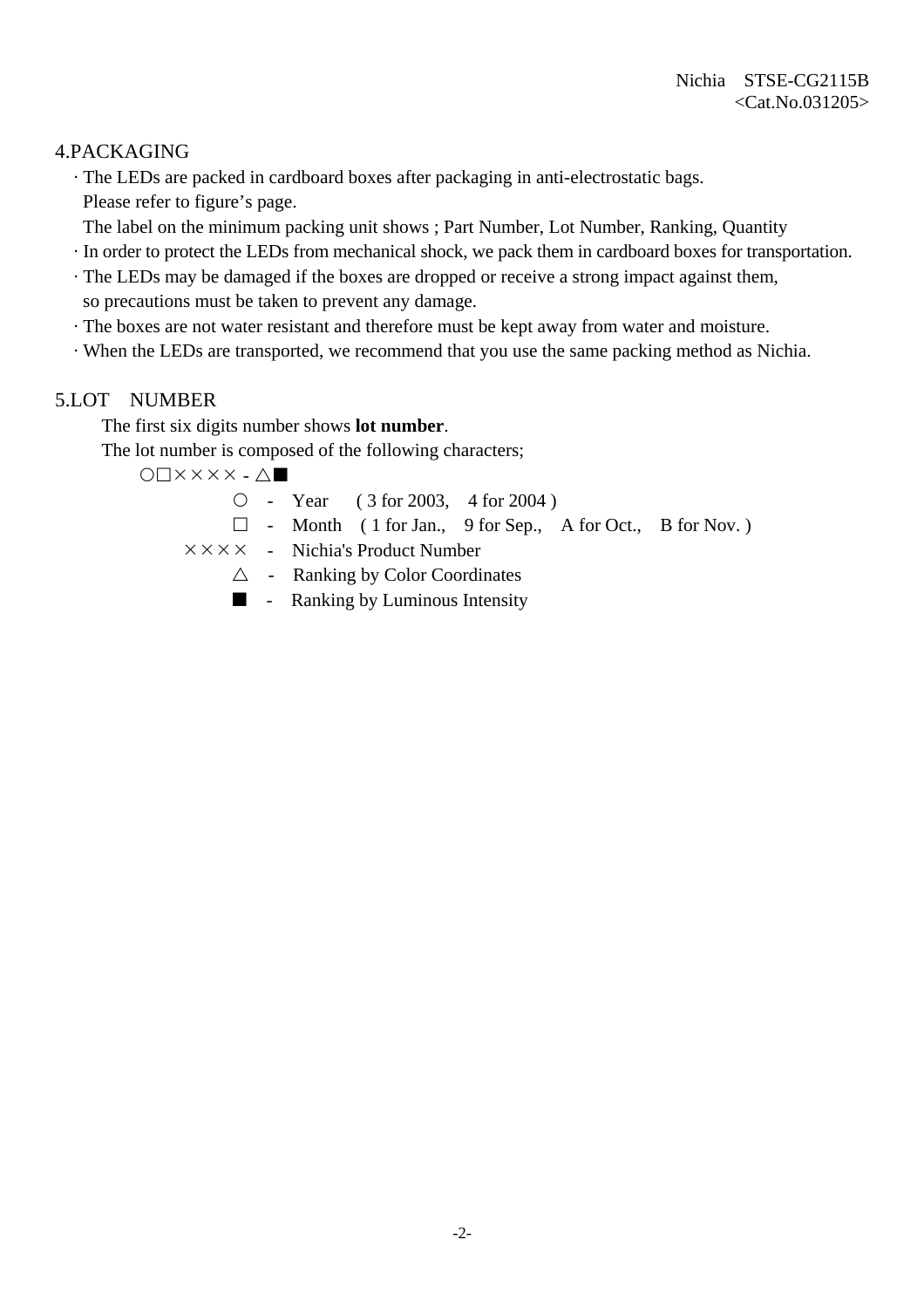# 6.RELIABILITY (1) TEST ITEMS AND RESULTS

|                                    | Standard           |                                                                        |               | Number of |
|------------------------------------|--------------------|------------------------------------------------------------------------|---------------|-----------|
| <b>Test Item</b>                   | <b>Test Method</b> | <b>Test Conditions</b>                                                 | <b>Note</b>   | Damaged   |
| Resistance to                      | JEITA ED-4701      | Tsld=260 $\pm$ 5°C, 10sec.                                             | 1 time        | 0/100     |
| Soldering Heat                     | 300 302            | 3mm from the base of the epoxy bulb                                    |               |           |
| Solderability                      | JEITA ED-4701      | Tsld=235 $\pm$ 5°C,<br>5sec.                                           | 1 time        | 0/100     |
|                                    | 300 303            | (using flux)                                                           | over 95%      |           |
| <b>Thermal Shock</b>               | JEITA ED-4701      | $0^{\circ}$ C ~ $100^{\circ}$ C                                        | 100 cycles    | 0/100     |
|                                    | 300 307            | 15sec. 15sec.                                                          |               |           |
| Temperature Cycle                  | JEITA ED-4701      | $-40^{\circ}$ C ~ 25 $^{\circ}$ C ~ 100 $^{\circ}$ C ~ 25 $^{\circ}$ C | 100 cycles    | 0/100     |
|                                    | 100 105            | 30min. 5min. 30min. 5min.                                              |               |           |
| Moisture Resistance Cyclic         | JEITA ED-4701      | $25^{\circ}$ C ~ 65 $^{\circ}$ C ~ -10 $^{\circ}$ C                    | 10 cycles     | 0/100     |
|                                    | 200 203            | 90%RH 24hrs./1cycle                                                    |               |           |
| <b>Terminal Strength</b>           | JEITA ED-4701      | Load $5N(0.5kgf)$                                                      | No noticeable | 0/100     |
| (bending test)                     | 400 401            | $0^{\circ} \sim 90^{\circ} \sim 0^{\circ}$ bend 2 times                | damage        |           |
| <b>Terminal Strength</b>           | JEITA ED-4701      | Load 10N (1kgf)                                                        | No noticeable | 0/100     |
| (pull test)                        | 400 401            | $10 \pm 1$ sec.                                                        | damage        |           |
| <b>High Temperature Storage</b>    | JEITA ED-4701      | $Ta=100^{\circ}C$                                                      | 1000hrs.      | 0/100     |
|                                    | 200 201            |                                                                        |               |           |
| <b>Temperature Humidity</b>        | JEITA ED-4701      | Ta=60°C, RH=90%                                                        | 1000hrs.      | 0/100     |
| Storage                            | 100 103            |                                                                        |               |           |
| Low Temperature Storage            | JEITA ED-4701      | Ta=- $40^{\circ}$ C                                                    | 1000hrs.      | 0/100     |
|                                    | 200 202            |                                                                        |               |           |
| <b>Steady State Operating Life</b> |                    | Ta= $25^{\circ}$ C, IF= $30$ mA                                        | 1000hrs.      | 0/100     |
|                                    |                    |                                                                        |               |           |
| <b>Steady State Operating Life</b> |                    | 60°C, RH=90%, IF=20mA                                                  | 500hrs.       | 0/100     |
| of High Humidity Heat              |                    |                                                                        |               |           |
| <b>Steady State Operating Life</b> |                    | Ta=-30 $\textdegree$ C, IF=20mA                                        | 1000hrs.      | 0/100     |
| of Low Temperature                 |                    |                                                                        |               |           |

# (2) CRITERIA FOR JUDGING THE DAMAGE

|                        |             |                        | Criteria for Judgement |                       |
|------------------------|-------------|------------------------|------------------------|-----------------------|
| Item                   | Symbol      | <b>Test Conditions</b> | Min.                   | Max.                  |
| <b>Forward Voltage</b> | Vf          | $IF = 20mA$            |                        | $U.S.L.*) \times 1.1$ |
| <b>Reverse Current</b> | IR          | $V_{\rm R=5}V$         |                        | $U.S.L.*) \times 2.0$ |
| Luminous Intensity     | $_{\rm IV}$ | $IF = 20mA$            | $L.S.L.**) \times 0.7$ |                       |

\*) U.S.L. : Upper Standard Level \*\*) L.S.L. : Lower Standard Level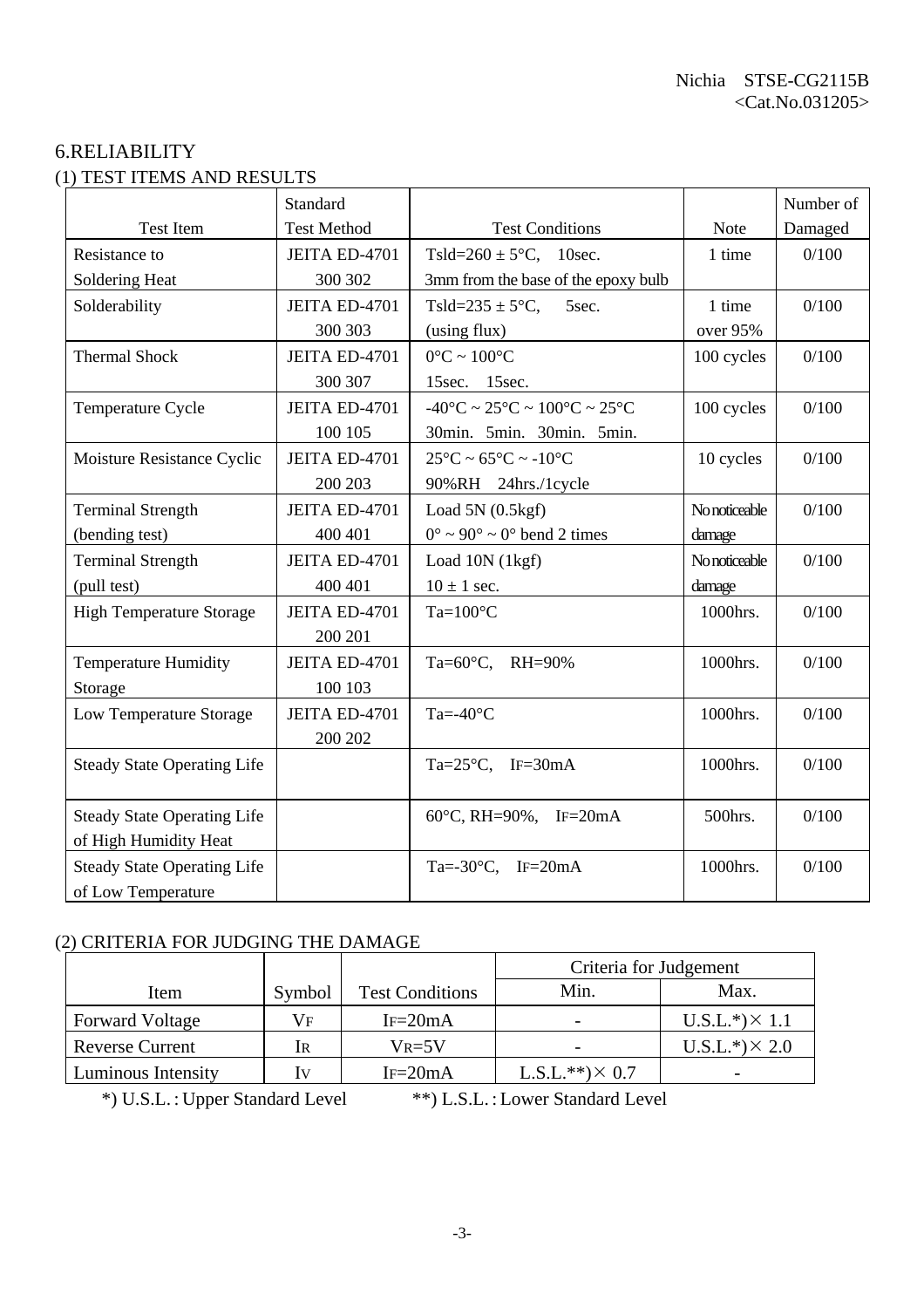# 7.CAUTIONS

(1) Lead Forming

- · When forming leads, the leads should be bent at a point at least 3mm from the base of the epoxy bulb. Do not use the base of the leadframe as a fulcrum during lead forming.
- · Lead forming should be done before soldering.
- · Do not apply any bending stress to the base of the lead. The stress to the base may damage the LED's characteristics or it may break the LEDs.
- · When mounting the LEDs onto a printed circuit board, the holes on the circuit board should be exactly aligned with the leads of the LEDs. If the LEDs are mounted with stress at the leads, it causes deterioration of the epoxy resin and this will degrade the LEDs.

#### (2) Storage

- · The LEDs should be stored at 30°C or less and 70%RH or less after being shipped from Nichia and the storage life limits are 3 months. If the LEDs are stored for 3 months or more, they can be stored for a year in a sealed container with a nitrogen atmosphere and moisture absorbent material.
- · Nichia LED leadframes are comprised of a silver plated copper alloy. The silver surface may be affected by environments which contain corrosive gases and so on. Please avoid conditions which may cause the LED to corrode, tarnish or discolor. This corrosion or discoloration may cause difficulty during soldering operations. It is recommended that the LEDs be used as soon as possible.
- · Please avoid rapid transitions in ambient temperature, especially, in high humidity environments where condensation can occur.

# (3) Static Electricity

· Static electricity or surge voltage damages the LEDs.

It is recommended that a wrist band or an anti-electrostatic glove be used when handling the LEDs.

- · All devices, equipment and machinery must be properly grounded. It is recommended that measures be taken against surge voltage to the equipment that mounts the LEDs.
- · When inspecting the final products in which LEDs were assembled, it is recommended to check whether the assembled LEDs are damaged by static electricity or not. It is easy to find static-damaged LEDs by a light-on test or a VF test at a lower current (below 1mA is recommended).
- · Damaged LEDs will show some unusual characteristics such as the leak current remarkably increases, the forward voltage becomes lower, or the LEDs do not light at the low current.

Criteria :  $(VF > 2.0V$  at IF=0.5mA)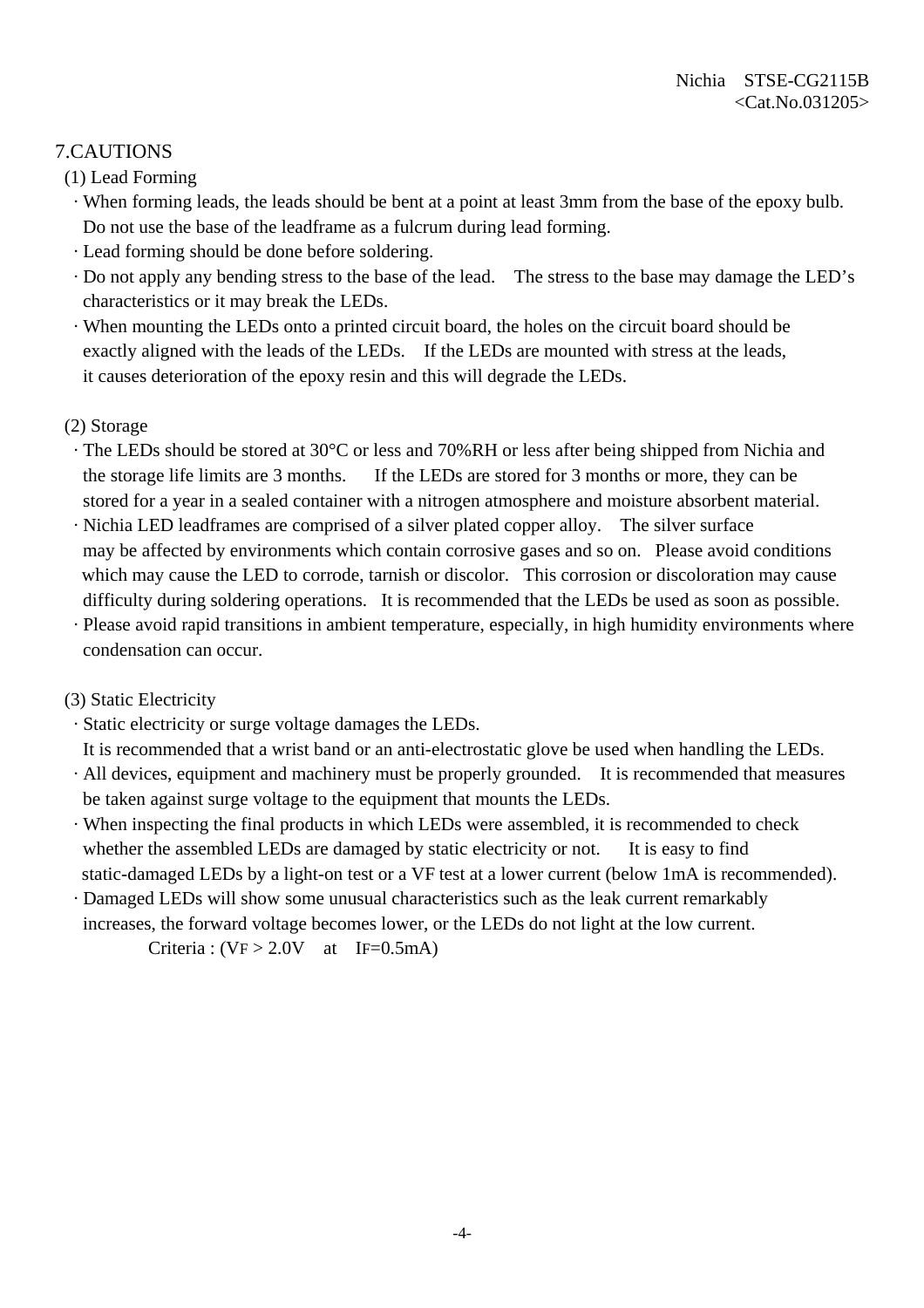#### (4) Soldering Conditions

- · Nichia LED leadframes are comprised of a silver plated copper alloy. This substance has a low thermal coefficient (easily conducts heat). Careful attention should be paid during soldering.
- · Solder the LED no closer than 3mm from the base of the epoxy bulb. Soldering beyond the base of the tie bar is recommended.
- · Recommended soldering conditions

| Dip Soldering           |                             | Soldering      |                              |  |
|-------------------------|-----------------------------|----------------|------------------------------|--|
| Pre-Heat                | $120^{\circ}$ C Max.        | Temperature    | $350^{\circ}$ C Max.         |  |
| Pre-Heat Time           | 60 seconds Max.             | Soldering Time | 3 seconds Max.               |  |
| Solder Bath             | $260^{\circ}$ C Max.        | Position       | No closer than 3 mm from the |  |
| Temperature             |                             |                | base of the epoxy bulb.      |  |
| Dipping Time            | 10 seconds Max.             |                |                              |  |
| <b>Dipping Position</b> | No lower than 3 mm from the |                |                              |  |
|                         | base of the epoxy bulb.     |                |                              |  |

- · Do not apply any stress to the lead particularly when heated.
- · The LEDs must not be repositioned after soldering.
- · After soldering the LEDs, the epoxy bulb should be protected from mechanical shock or vibration until the LEDs return to room temperature.
- · Direct soldering onto a PC board should be avoided. Mechanical stress to the resin may be caused from warping of the PC board or from the clinching and cutting of the leadframes. When it is absolutely necessary, the LEDs may be mounted in this fashion but the User will assume responsibility for any problems. Direct soldering should only be done after testing has confirmed that no damage, such as wire bond failure or resin deterioration, will occur. Nichia's LEDs should not be soldered directly to double sided PC boards because the heat will deteriorate the epoxy resin.
- · When it is necessary to clamp the LEDs to prevent soldering failure, it is important to minimize the mechanical stress on the LEDs.
- · Cut the LED leadframes at room temperature. Cutting the leadframes at high temperatures may cause failure of the LEDs.
- (5) Heat Generation
	- · Thermal design of the end product is of paramount importance. Please consider the heat generation of the LED when making the system design. The coefficient of temperature increase per input electric power is affected by the thermal resistance of the circuit board and density of LED placement on the board, as well as other components. It is necessary to avoid intense heat generation and operate within the maximum ratings given in this specification.
- · The operating current should be decided after considering the ambient maximum temperature of LEDs.
- (6) Cleaning
- · It is recommended that isopropyl alcohol be used as a solvent for cleaning the LEDs. When using other solvents, it should be confirmed beforehand whether the solvents will dissolve the resin or not. Freon solvents should not be used to clean the LEDs because of worldwide regulations.
- · Do not clean the LEDs by the ultrasonic. When it is absolutely necessary, the influence of ultrasonic cleaning on the LEDs depends on factors such as ultrasonic power and the assembled condition. Before cleaning, a pre-test should be done to confirm whether any damage to the LEDs will occur.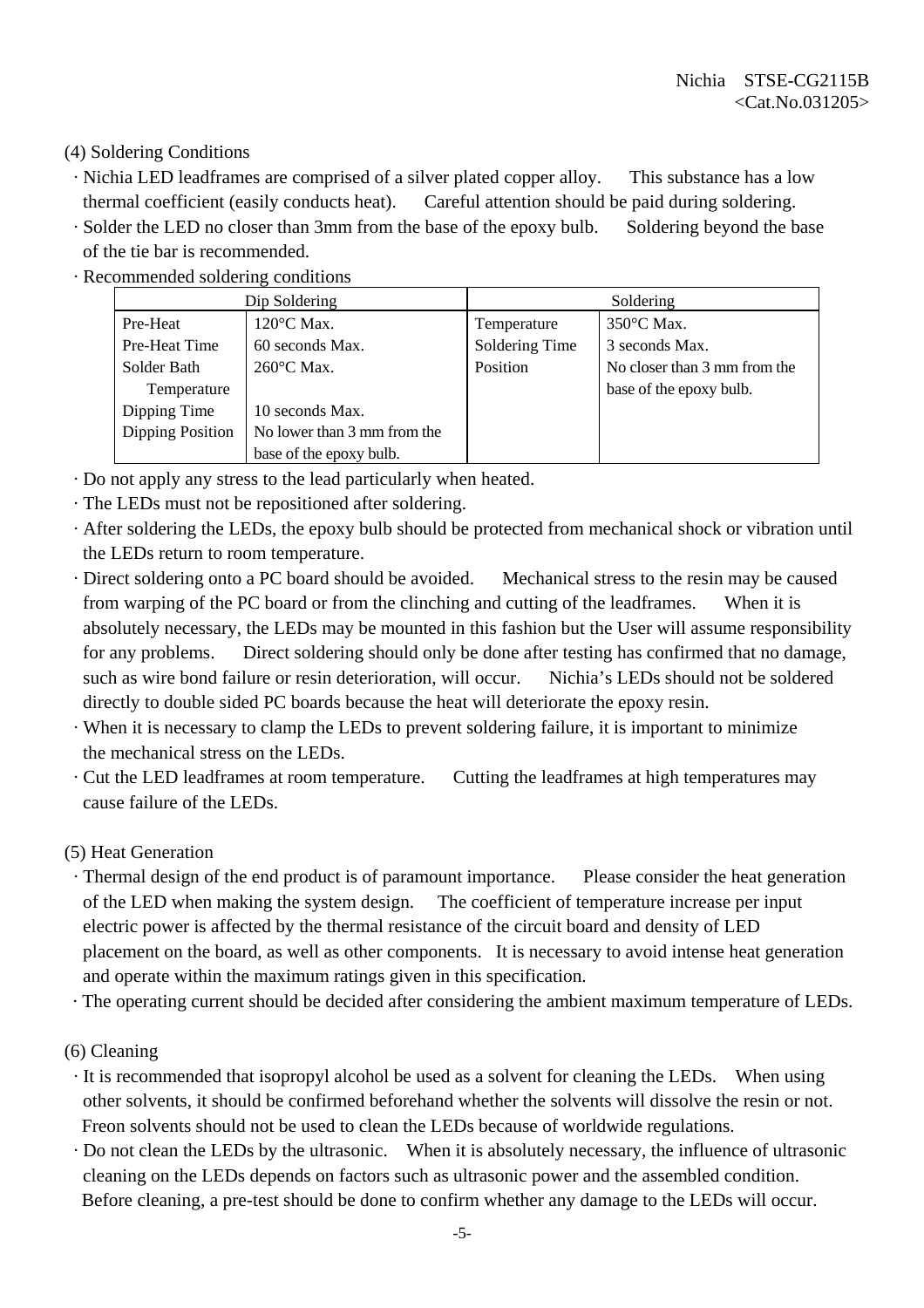#### (7) Safety Guideline for Human Eyes

 · In 1993, the International Electric Committee (IEC) issued a standard concerning laser product safety (IEC 825-1). Since then, this standard has been applied for diffused light sources (LEDs) as well as lasers. In 1998 IEC 60825-1 Edition 1.1 evaluated the magnitude of the light source. In 2001 IEC 60825-1 Amendment 2 converted the laser class into 7 classes for end products. Components are excluded from this system. Products which contain visible LEDs are now classified as class 1. Products containing UV LEDs are class 1M. Products containing LEDs can be classified as class 2 in cases where viewing angles are narrow, optical manipulation intensifies the light, and/or the energy emitted is high. For these systems it is recommended to avoid long term exposure. It is also recommended to follow the IEC regulations regarding safety and labeling of products.

#### (8) Others

- · Care must be taken to ensure that the reverse voltage will not exceed the absolute maximum rating when using the LEDs with matrix drive.
- · Flashing lights have been known to cause discomfort in people; you can prevent this by taking precautions during use. Also, people should be cautious when using equipment that has had LEDs incorporated into it.
- · The LEDs described in this brochure are intended to be used for ordinary electronic equipment (such as office equipment, communications equipment, measurement instruments and household appliances). Consult Nichia's sales staff in advance for information on the applications in which exceptional quality and reliability are required, particularly when the failure or malfunction of the LEDs may directly jeopardize life or health (such as for airplanes, aerospace, submersible repeaters, nuclear reactor control systems, automobiles, traffic control equipment, life support systems and safety devices).
- · User shall not reverse engineer by disassembling or analysis of the LEDs without having prior written consent from Nichia. When defective LEDs are found, the User shall inform Nichia directly before disassembling or analysis.
- · The formal specifications must be exchanged and signed by both parties before large volume purchase begins.
- · The appearance and specifications of the product may be modified for improvement without notice.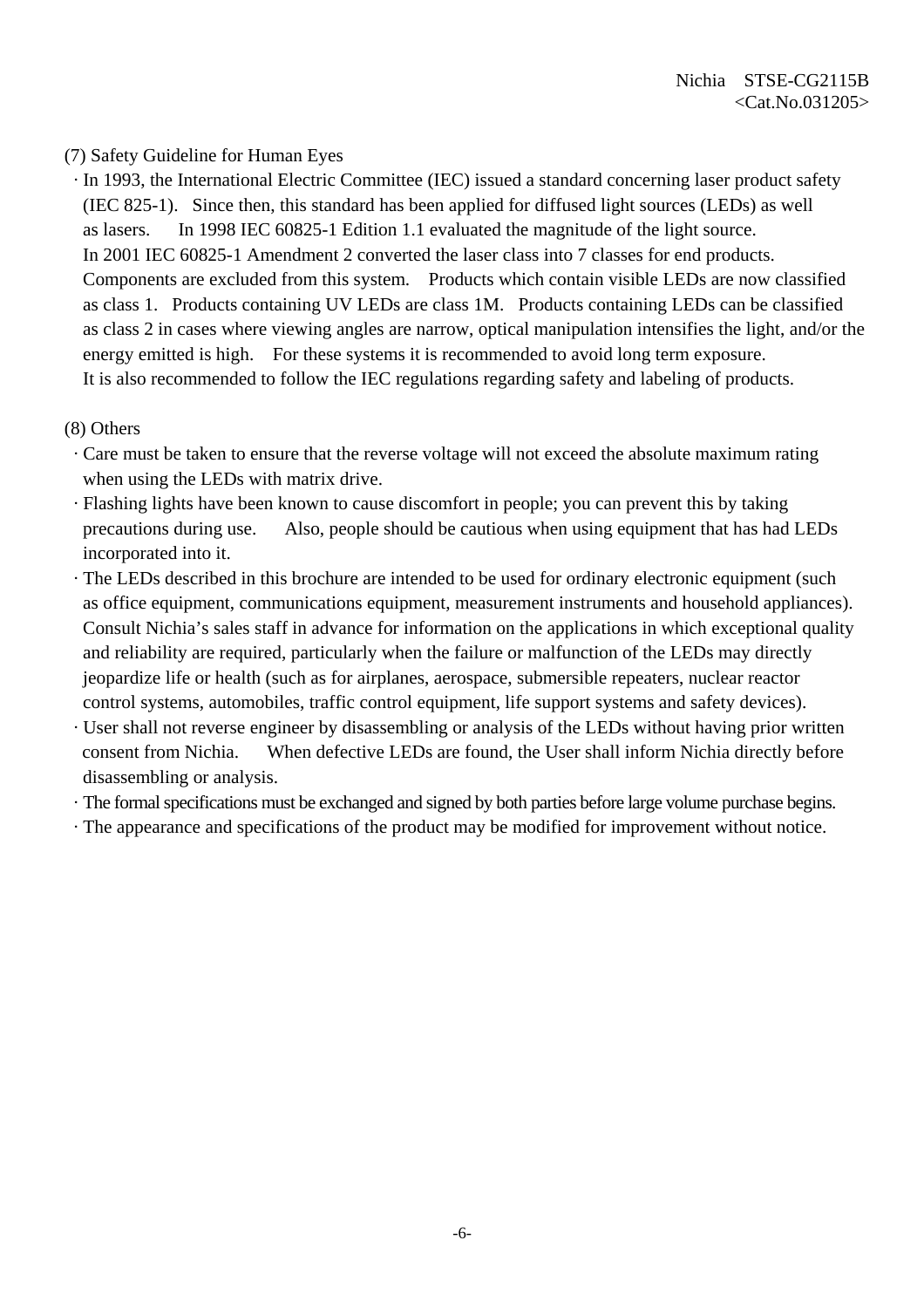

 $\ast$  Color Coordinates Measurement allowance is  $\pm$  0.01.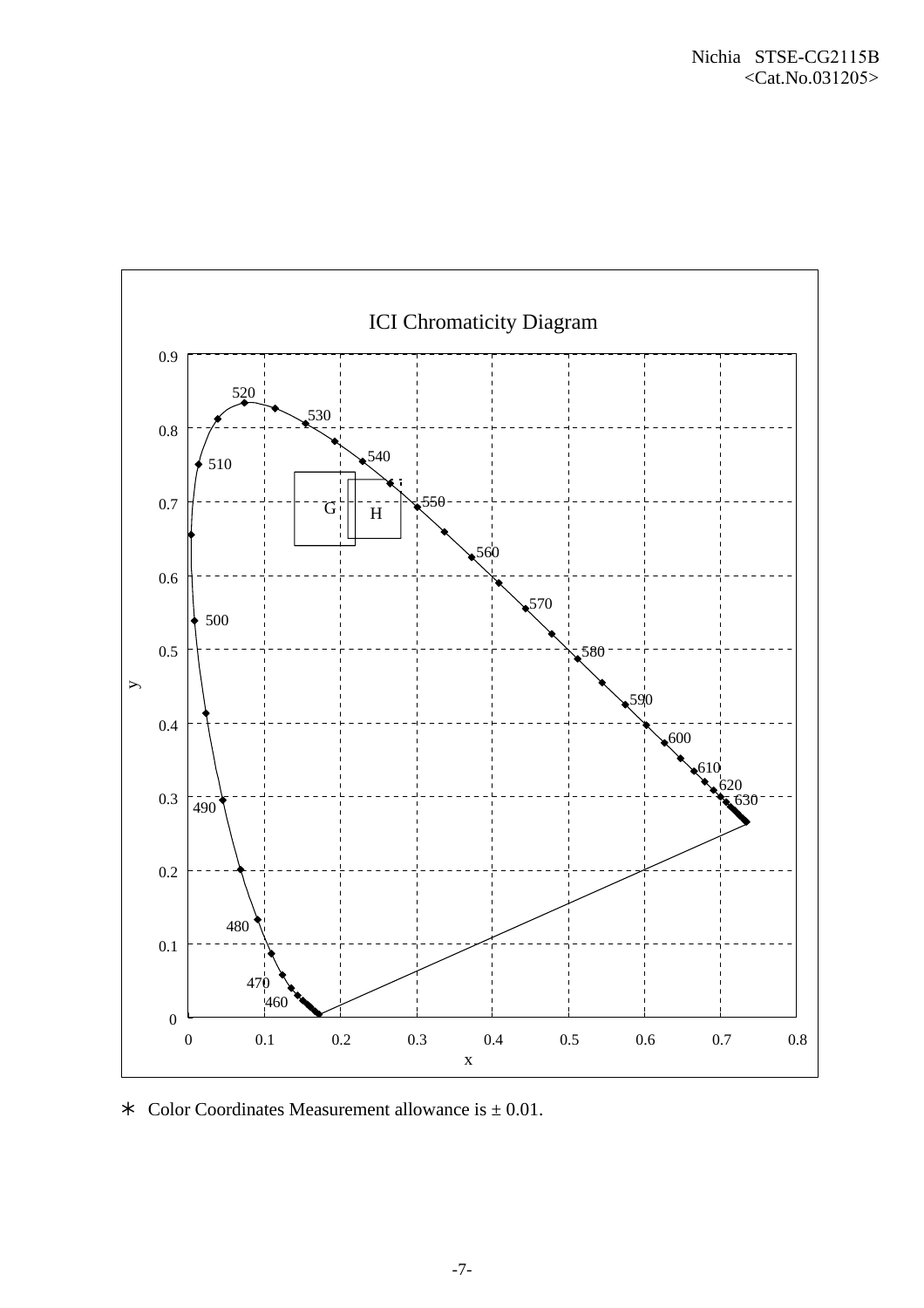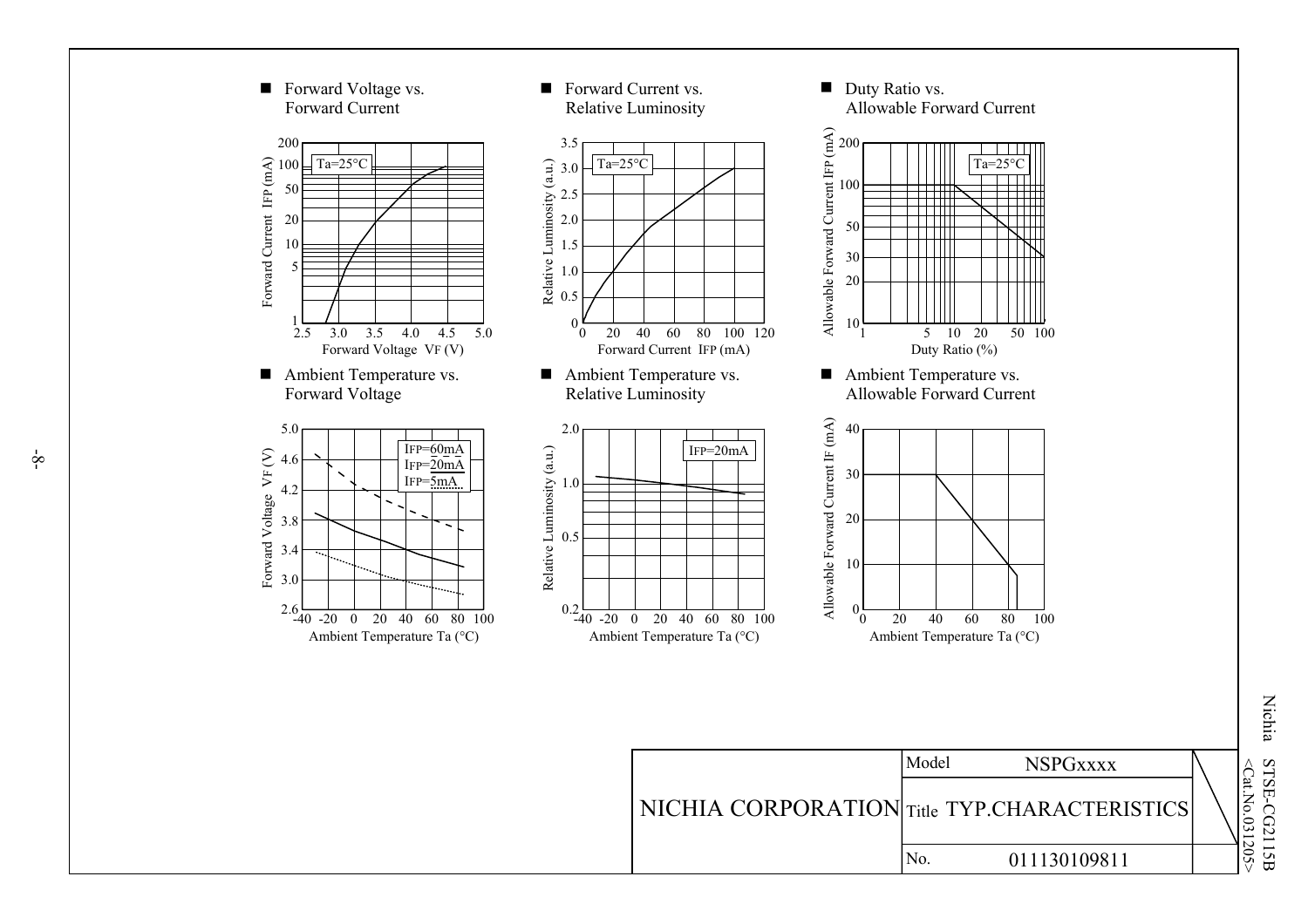

 $\bigodot$ at .No.G2115B<br>031205> N i c h ia STSE-CG2115

No. 011130109841

 $-6$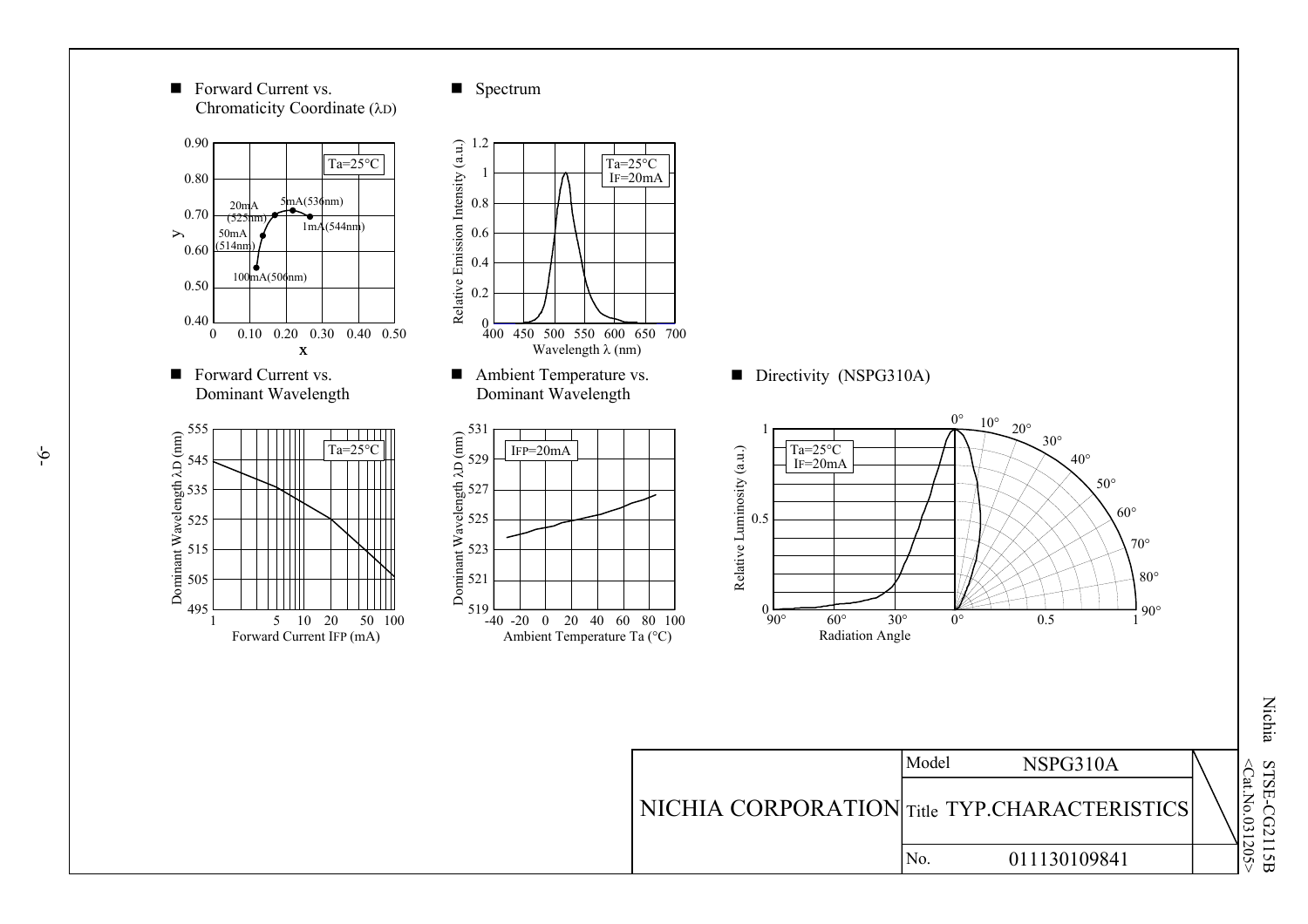

| TFEM               | <b>MATERIALS</b>        |  |  |  |
|--------------------|-------------------------|--|--|--|
| <b>RESIN(MOLD)</b> | Epoxy Resin             |  |  |  |
| <b>LEAD FRAME</b>  | Ag Plating Copper Alloy |  |  |  |

Remark:

 Bare copper alloy is exposed at tie-bar portion after cutting.

 The lamps have sharp and hard points that may hart human eyes or fingers etc., so please be careful not to apply them to others or oneself on treating.

|                          | Model | NSPG310A                  | $\cup$ nit<br>mm |   |
|--------------------------|-------|---------------------------|------------------|---|
| NICHIA CORPORATION Title |       | <b>OUTLINE DIMENSIONS</b> | 3/1<br>Scale     |   |
|                          | No.   | 010903105841              | Allow<br>$\pm 0$ | U |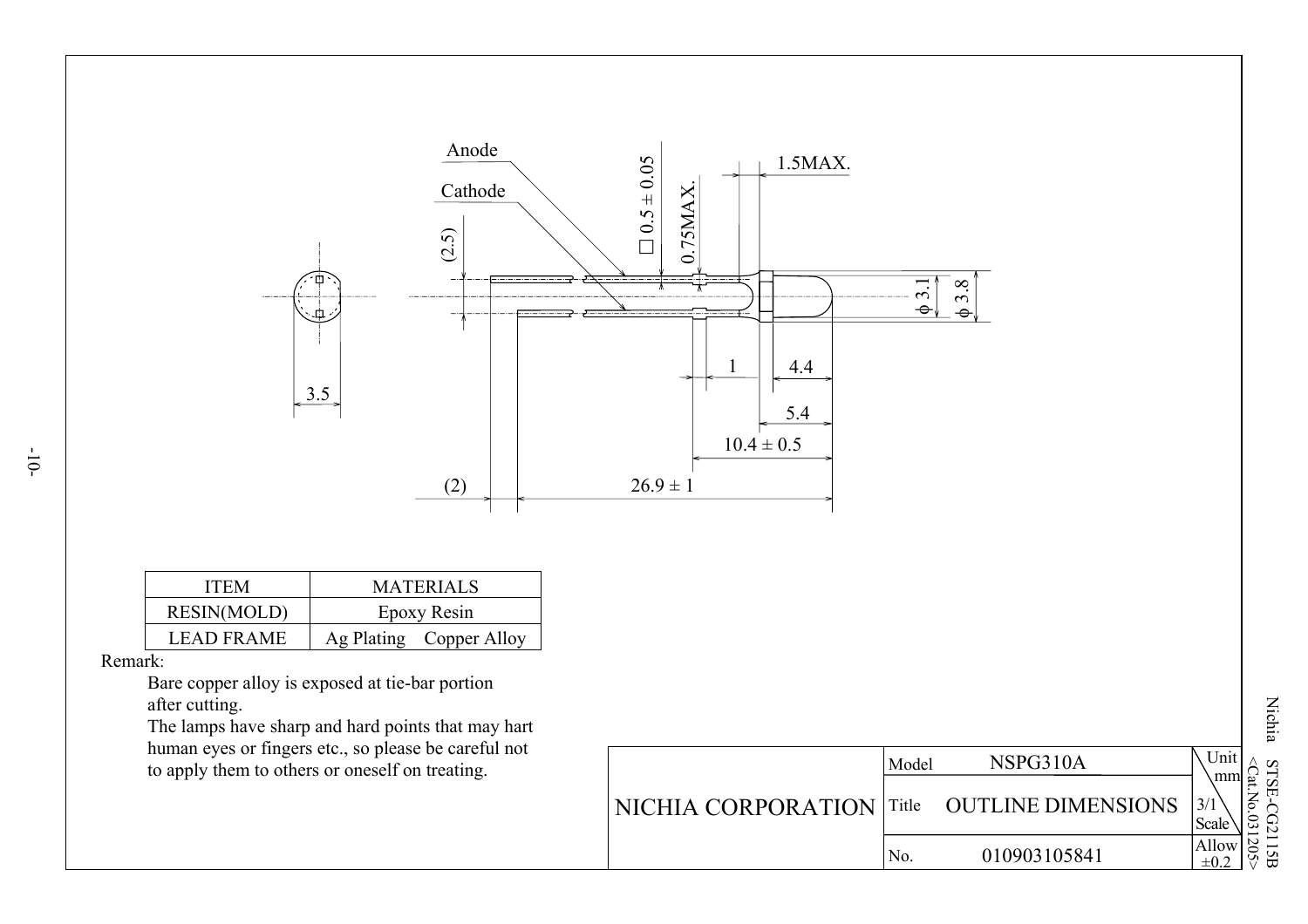

**Nichia** Nichia STSE-C<Cat.No.031205 G2115B >

-11-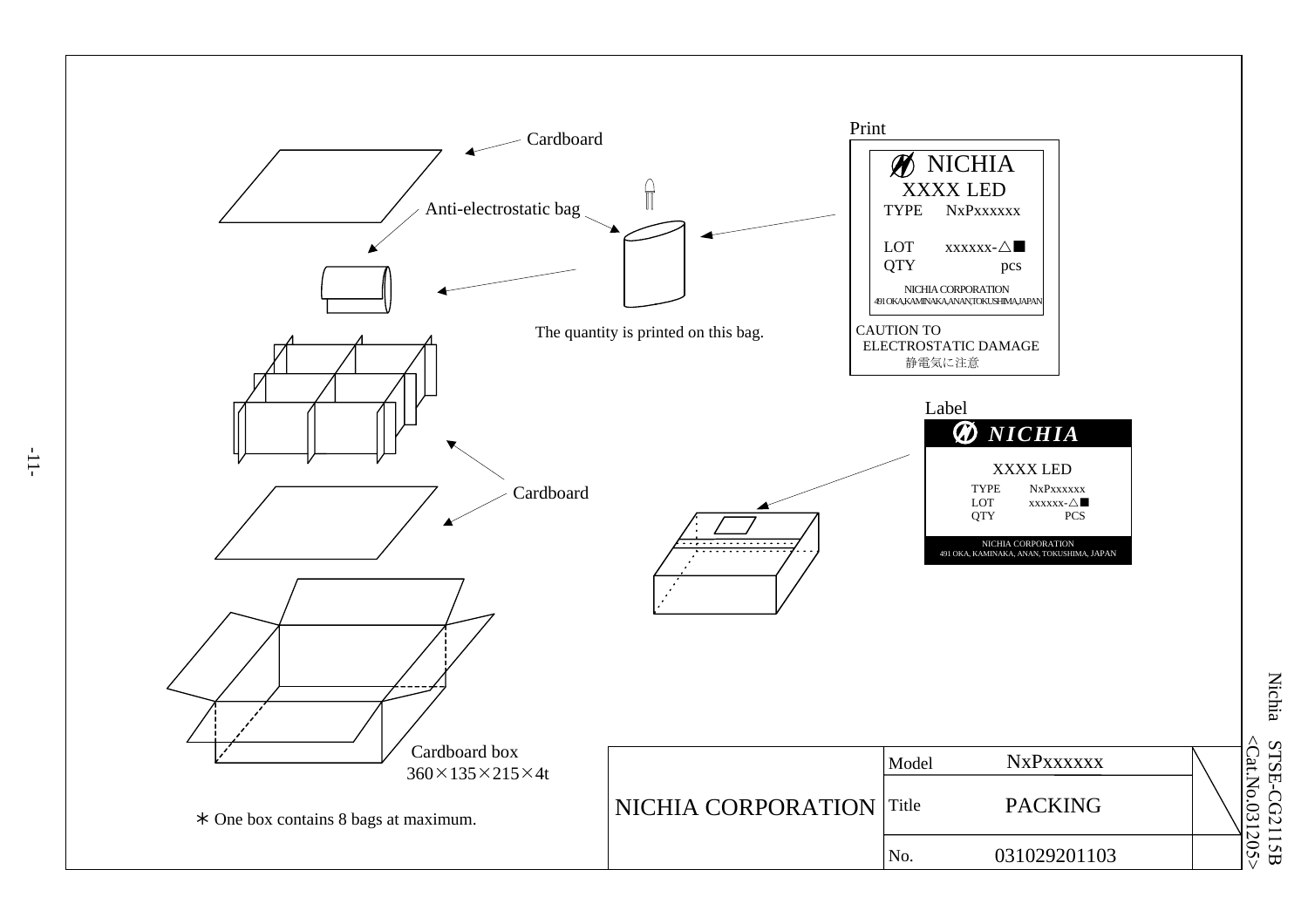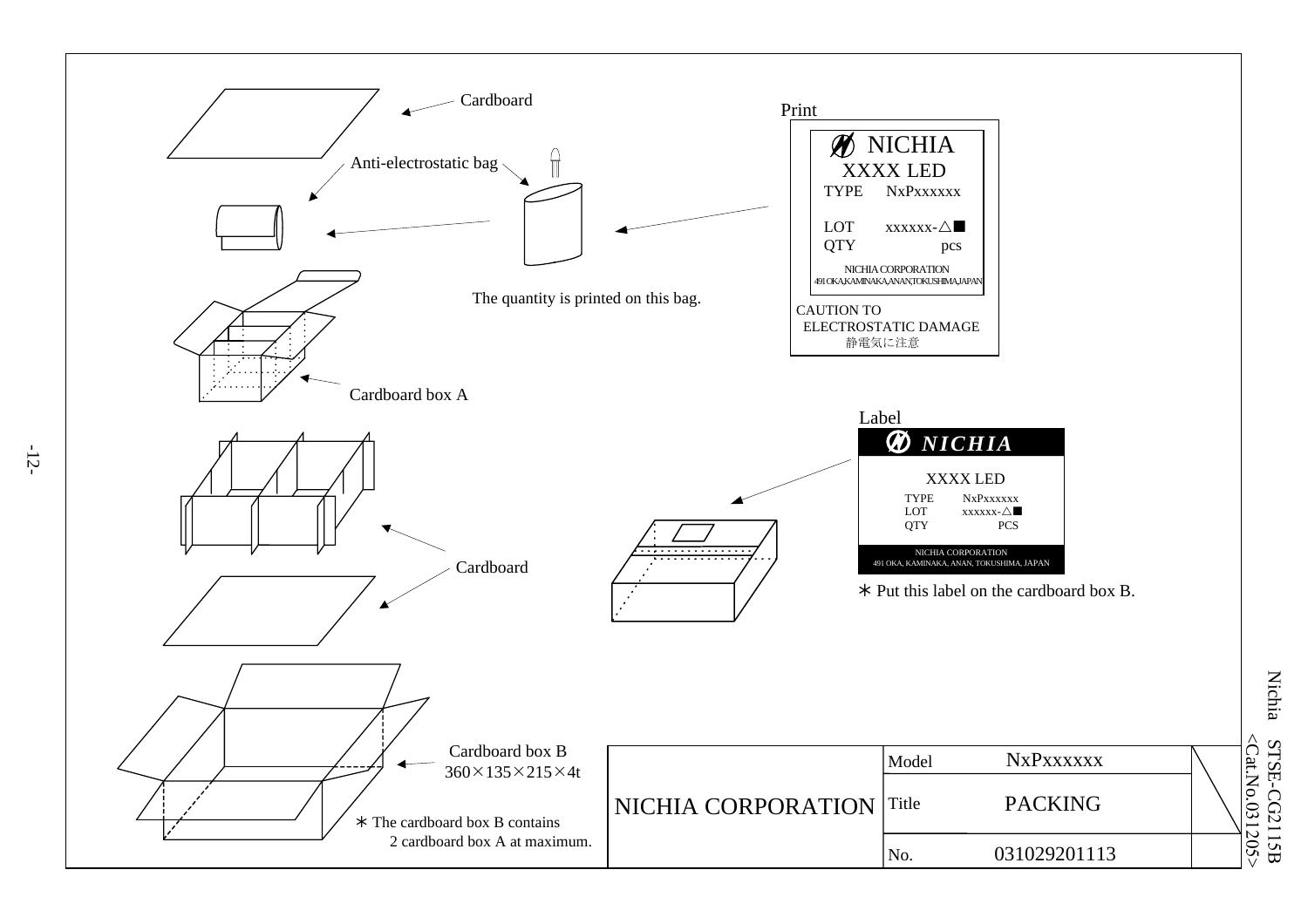

**Nichia** Nichia STSE-C $\leq$ Cat.No.031205>  $<$ Cat.No.031205 STSE-CG2115B

-13-